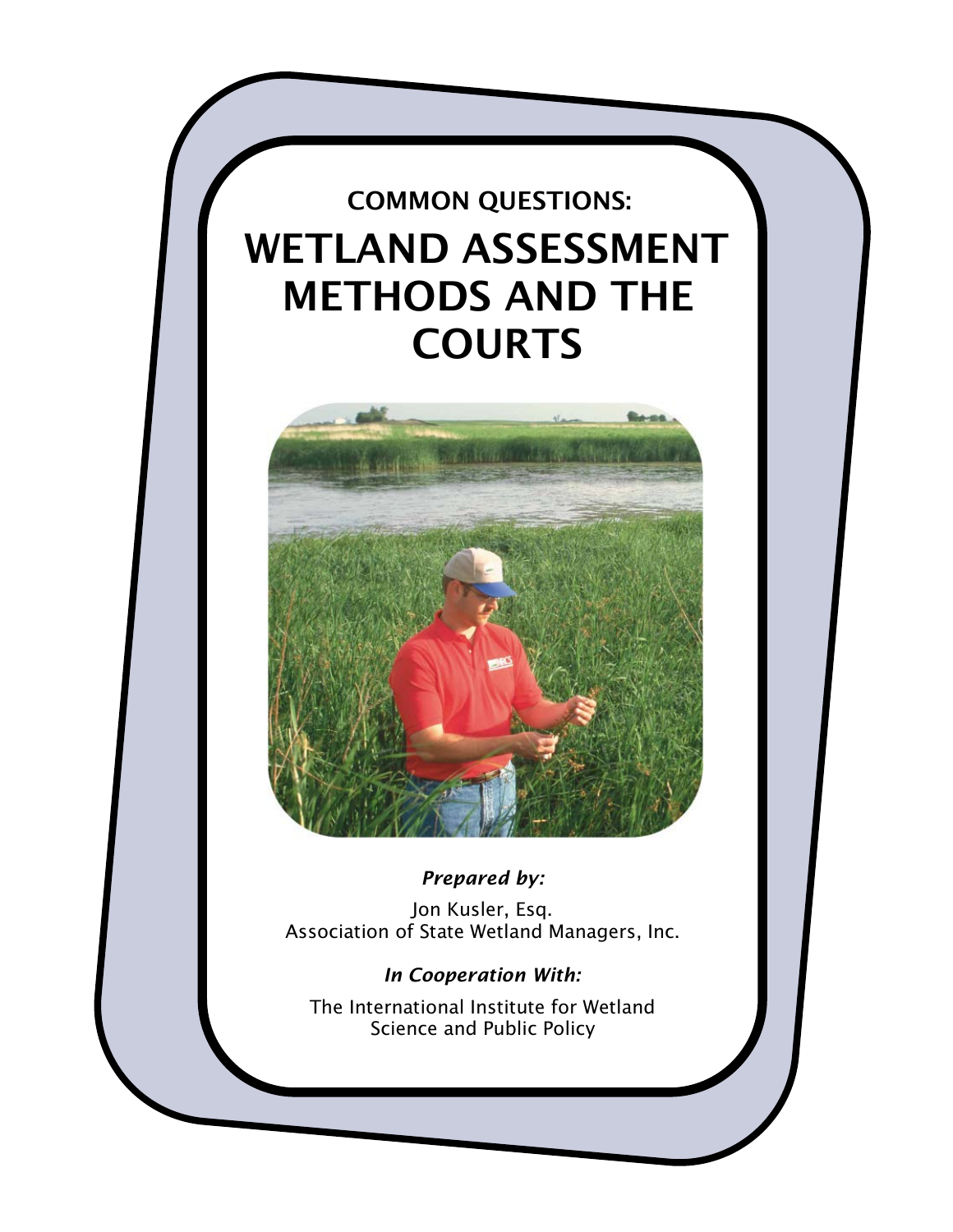### PREFACE

The following guide concerning wetland assessment is designed for lawyers, local, state, and federal government officials, the staffs of land trusts and other environmental organizations, consultants, and others working with wetland assessments in regulatory contexts. The summary represents the general law of the land and not necessarily that of a specific jurisdiction. We suggest that you contact a local lawyer if you want more definitive advice concerning the law of a particular state.

The summary is based on a more detailed legal report: Kusler, J. 2004. Wetland Assessment in the Courts. Association of State Wetland Managers, Inc., Berne, N.Y. [http://www.aswm.org/pdf\\_lib/assessment\\_courts.pdf](http://www.aswm.org/pdf_lib/assessment_courts.pdf)

Funding for this publication has been provided by the U.S. Environmental Protection Agency, Region 2, Division of Wetlands. However, the opinions expressed in the document are the author's and do not necessarily reflect the view of the sponsoring organization.

*Photos in this report are mostly derived from websites. Please let us know if you do not wish your photo to be included in this brochure.* 

*Cover photo by Lynn Betts, 2000, USDA Natural Resources Conservation Service*

*Photo on page 3 by Lynn Betts, 2000, USDA Natural Resources Conservation Service*

*Photo on page 4 by Town of Lincoln, Massachusetts <http://www.lincolntown.org/depts/conserve.htm>*

*Photo on page 5 by Gary Kramer, 2001, USDA Natural Resources Conservation Service*

*Map on page 7 by North Carolina Department of Highways*

*Photo on page 10 by Town of Estes Park <http://www.estesnet.com/82flood/Lawn%20Lake%20Story%20p2.htm>*

*Photo on page 12 by Steve Hillebrand, U.S. Fish and Wildlife Service*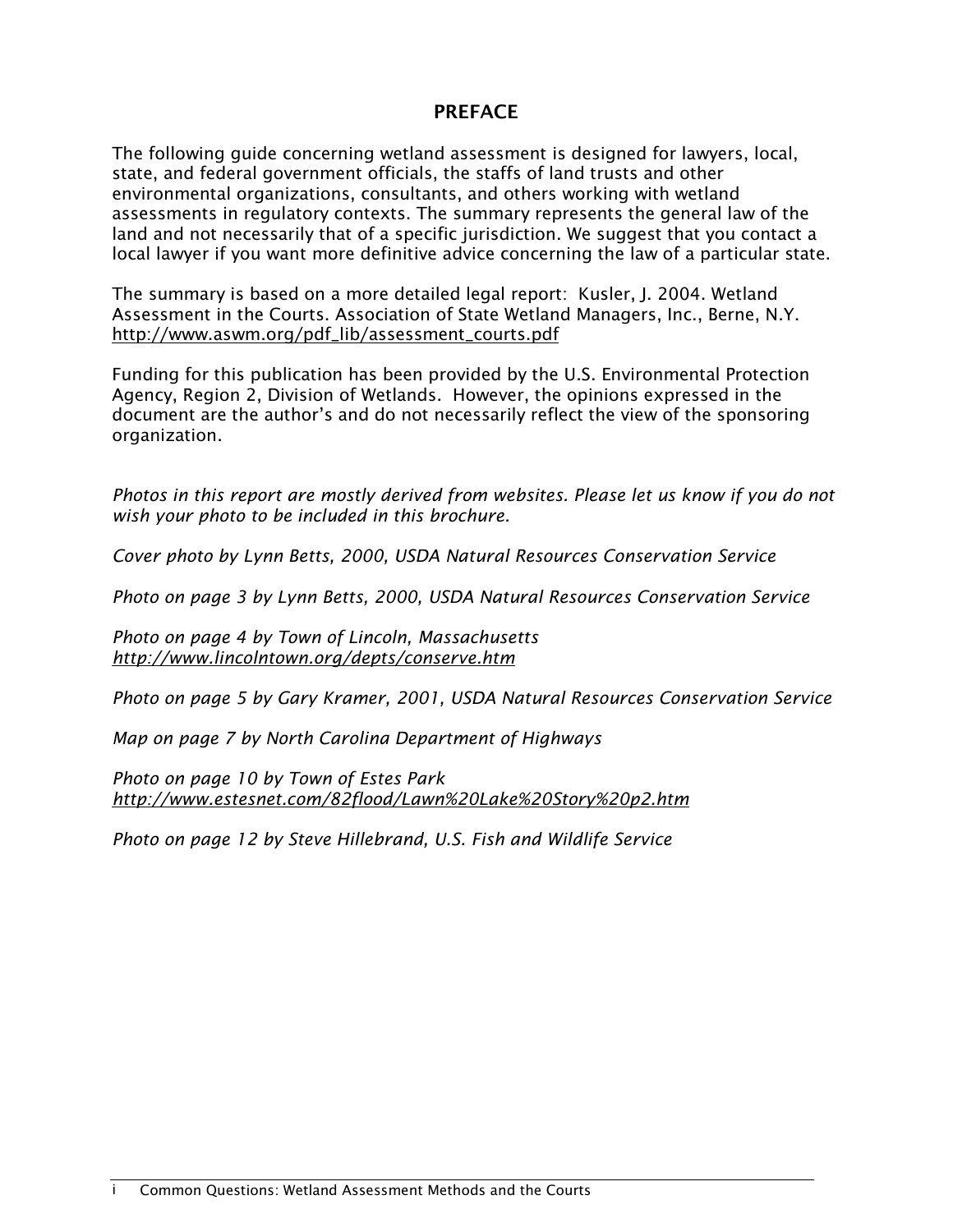# COMMON QUESTIONS: WETLAND ASSESSMENT METHODS AND THE COURTS

#### Have the courts struck down any wetland assessment method?

A. Courts have not struck down any assessment method. The legal issue typically before the courts in a law suit challenging wetland regulations is the reasonableness of an agency's actions in refusing or conditioning a permit and not the validity, per se, of a wetland assessment method. Assessment methods have been mentioned in only a handful of more than 1,000 federal, state, and local wetland decisions to date. This does not mean that assessment methods including the types of data, scales and accuracy are legally unimportant. Courts do require regulatory agencies to follow data gathering procedures set forth in their enabling statute or regulations (e.g., mapping, notice and hearing, impact analysis, etc.). See discussion below. And, the outcome of every legal challenge to wetland regulations depends, to a considerable extent, upon the overall sufficiency of the data gathering and analytical processes employed by the regulatory agency.

For example, in one wetland case, a federal court of appeals held that the U.S. Army Corps of Engineers (Corps) issuance of a 404(b) permit was arbitrary and capricious because the Corps had failed to consider the impact of a proposed highway project on migratory birds. See Utahns v. United States DOT, 305 F.3d 1152 (10th Cir. 2002). The Corps argued that it had conducted an Hydrogeomorphic (HGM) analysis for the wetlands. The court had no problems with the Corps use of HGM method but, nevertheless, held that the Corps issuance of this was invalid because an assessment of project impact on migratory birds had not been achieved.

Wetland statutes and regulations set forth wetland definitions, wetland regulatory goals and criteria (e.g., no net loss, protection of fisheries), general tasks (mapping), and procedures for regulation and permitting. Information gathering and analysis (assessment) approaches must also provide the regulator with sufficient information to comply with these requirements.

#### Do wetland regulatory agencies have discretion in selecting among various assessment methods and procedures*?*

A. In general, yes. Courts have held regulatory agencies have wide discretion in choosing among technical procedures including assessment methods and techniques as long as the statutes or regulations do not require the use of a particular technique. If a specific technique is required, an agency must use it. However, even then, the agency would have some discretion with regard to scale and accuracy of information gathering. See Matter of Stone Creek Channel Improvements, 424 N.W.2d 894 (N.D. 1988) in which the court observed: "While an administrative agency is certainly bound by its own duly issued regulations…an agency nevertheless has a reasonable range of informed discretion in the interpretation and application of its own rules." Id. at 900. See also United States v. Deaton, 332 F.3d 698 (4<sup>th</sup> Cir. Md. 2003).

*"…the outcome of every legal challenge to wetland regulations depends, to a considerable extent, upon the overall sufficiency of the data gathering and analytical processes…"*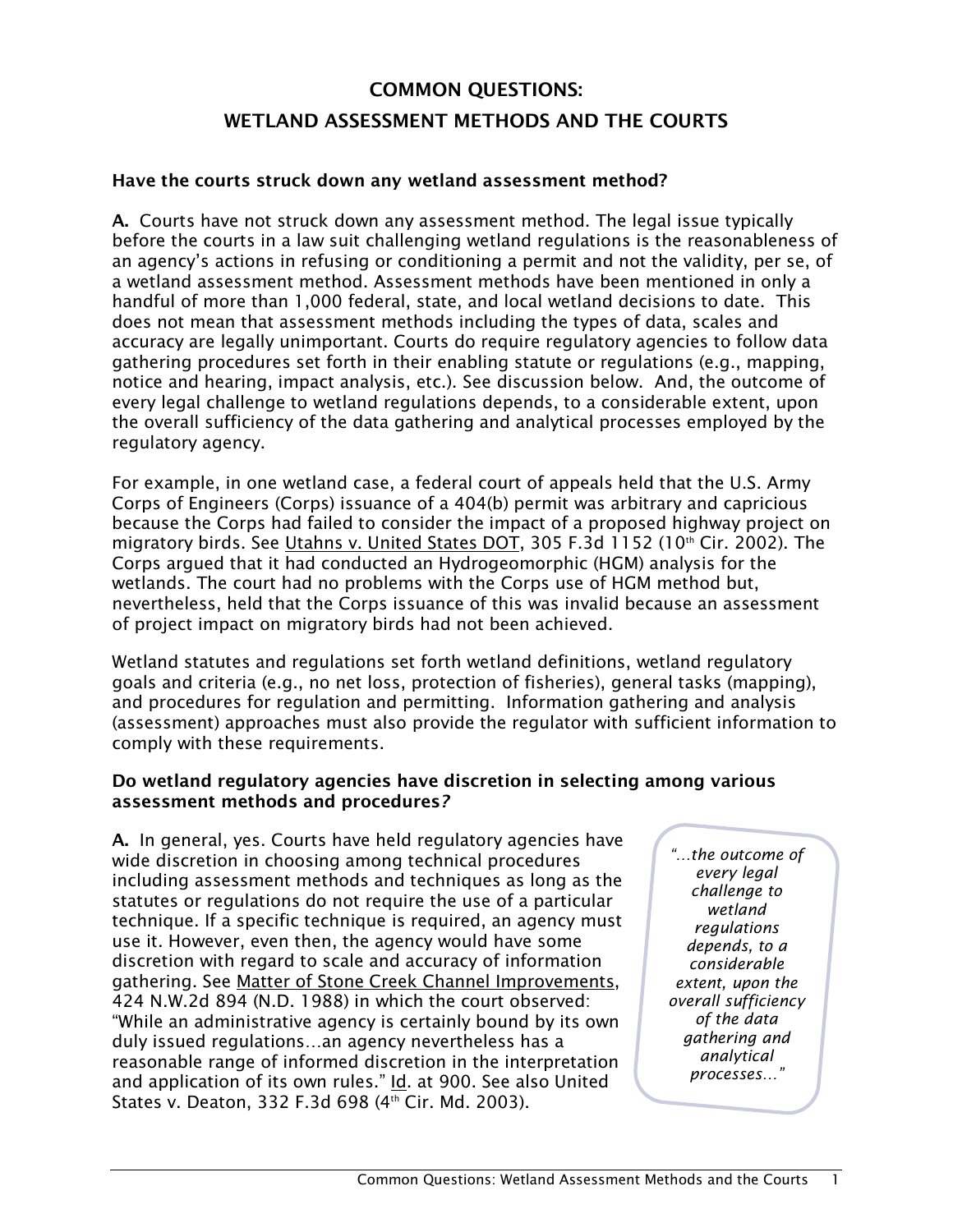No federal, state or local wetland statute, administrative regulation or ordinance requires that a particular assessment wetland method be used, although a notice was published in the Federal Register in 1997 indicating an intent by the federal agencies to use the HGM over time.

That agencies have wide discretion in selection of wetland assessment methods and techniques does not mean, however, that a selected technique will develop all of the types of information needed by the regulatory agency. And, agency reliance on a single technique which fails to consider critical types of information may result in a successful legal challenge. See, e.g., Utahns decision (above).

#### Does an agency need to follow the mapping, assessment, impact assessment, or other requirements set forth in its enabling statute or regulations?

A. Yes. Agencies must comply with procedures specified by statutes, administrative regulations, or ordinances. They must also apply the permitting criteria contained in statutes and regulations. Agency failure to follow regulatory procedures/ criteria has quite often been a successful ground for challenge to wetland regulations. Landowners usually win if regulatory agencies have clearly failed to comply with legally established procedural requirements. For example, see Free State Recycling Systems Corp. v. Board of County Comm'rs for Frederick County, 885 F. Supp. 798 (D. Md. 1994). See also Hirsch v. Maryland Dep't of Natural Resources, 416 A.2d 10 (Md. 1980) in which the Maryland Court of Appeals held that state wetland regulations were invalid as applied to specific landowners because wetland "orders and maps" had not been filed "among the land records in the county" as required by statute. Instead, the maps had been placed in a file cabinet drawer in an area inaccessible to the public or to title searchers.

However, few statutes contain highly specific assessment requirements. Agencies generally have broad discretion in selection of assessment approaches as suggested above. However, statutes and regulations do establish wetland definitions, and regulatory goals and criteria, which must be applied by regulatory agencies. In this way statutes and regulations indirectly require specific types of fact-finding and analyses. For example, certain wetland information is needed for a regulatory agency to legally assert jurisdiction over a permit application. A regulatory agency must typically determine whether a type of wetland is a "regulated" type consistent with the statutory wetland definition, whether the type of proposed activity is "regulated", and whether the proposed regulated activity lies within wetland boundaries. Fact-finding to apply wetland definitions and to gather other jurisdictional information is critical; without it, the agency cannot regulate an activity. See, for example, Coto v. Renfrow, 616 So.2d 467 (Fla. App. 1993) in which the court held that a regulator agency could not require permits for inland mangroves because the county code regulated only coastal wetlands. See also, State v. McCarthy, 379 A.2d 1251 (N.H. 1977), the New Hampshire Supreme Court held that land was not subject to a wetland permit, although it was adjacent to tidal water and within 3.5 feet of a mean high tide because wetland vegetation did not grow there. The statute defined wetlands in terms of vegetation and the court held that the state had not proved an "essential element of jurisdiction" by proving that some of the specified vegetation grew or was capable of growing there.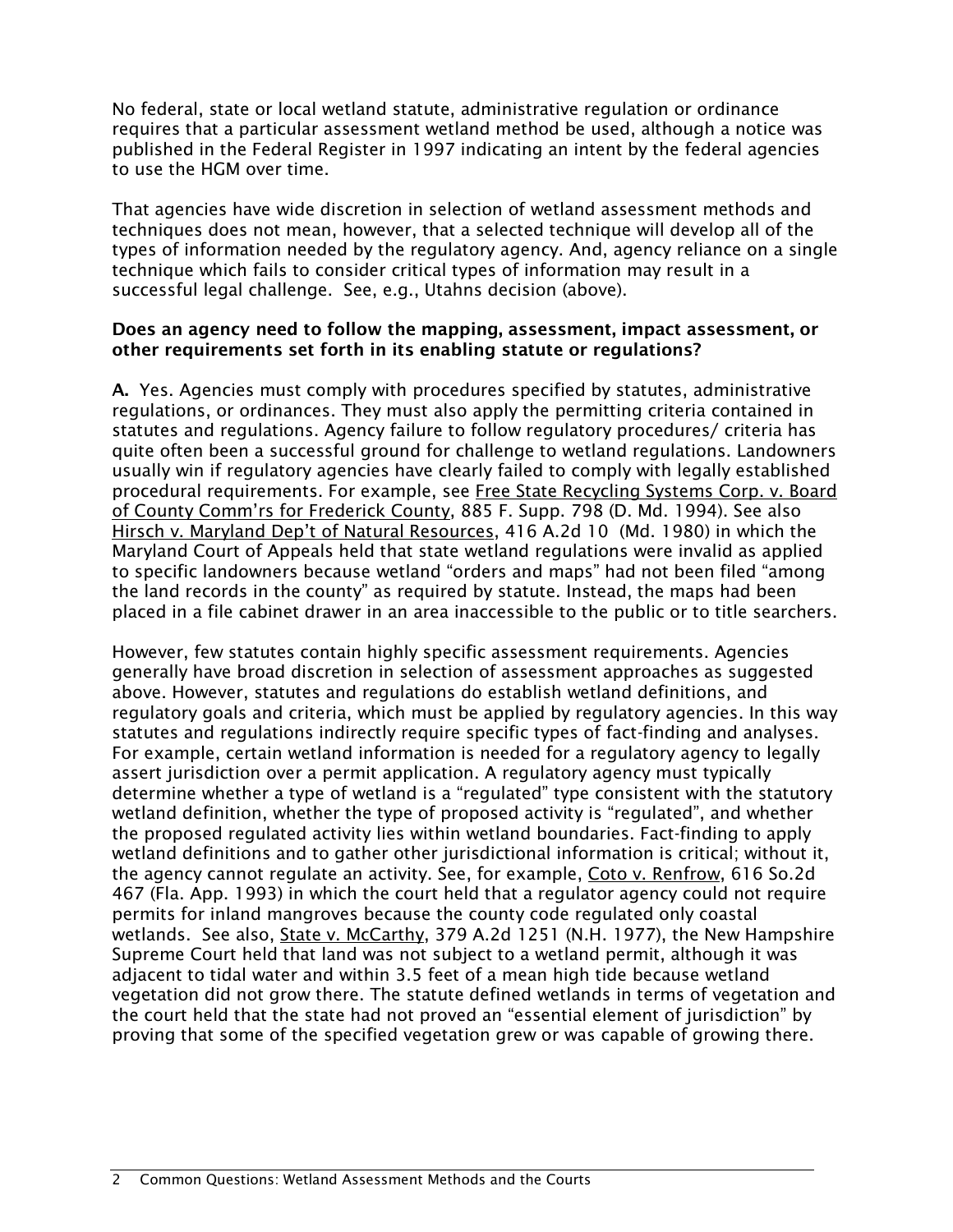From a wetland assessment perspective, the need to follow regulatory procedures means that an agency must comply with any statutory or other formal administrative requirements for mapping, hearings, etc. An agency cannot simply decide not to map, if the statute requires maps. An agency cannot decide to forgo an environmental impact analysis, if the statute requires such analysis. Conversely, if an agency formally adopts an assessment method, it may be legally required to apply this method.

#### Do regulatory agencies need to be concerned about fact-finding on individual permits as well as overall factual support for the regulatory programs?

A. Yes. Courts first examine the overall constitutionality of wetland regulations. In this "overall analysis", they determine whether a regulation is constitutional, in a general sense, in terms of adoption in compliance with specified regulatory procedures, adequacy of regulatory goals, due process, and taking. Having decided that a regulation is, in general, valid, they then need to determine the validity of the regulation as applied to specific property. See, e.g., Euclid v. Ambler Realty Co., 272 U.S. 365 (1926); Nectow v. Cambridge, 277 U.S. 183 (1928). A regulation may be valid, in general, but not valid as to specific property.

#### What sorts of factual factors do courts consider in deciding whether a wetland permit has been validly issued or denied?

A. This depends upon the content of the regulations including the goals and standards and procedures for issuing permits. Courts typically consider scientific factors such as plant and animal species and the adequacy of impact reduction and proposed compensation in determining the adequacy of a permit decision. They also consider ownership of a parcel, the public "trust" interest, the existing and potential uses for the property, the economic viability of those uses, the size of the entire parcel, the landowners "expectations", the cost of the parcel, taxes and a broad range of other factors. Information gathering mechanisms must supply the wetland decision-maker with both scientific and other types of information.

### Are federal, state, or local wetland regulatory agency factual determinations (e.g., assessment of functions, values, impacts, etc.) presumed to be correct?



A. Yes. Courts have held that legislative and agency factfinding and agency decisions on individual permits bear a strong presumption of correctness and the burden of proof is upon landowners to show incorrectness. In general, courts overturn agency fact-finding only if it finds that such fact-finding lacks "substantial evidence" (or some similar standard). See, for example, Samperi v. Inland Wetland Agency, 628 A.2d 1286, 1292 (Conn. 1993) in which the court held that a court must sustain an agency's determination if "an examination of the record discloses evidence that supports any of the reasons given…The evidence, however, to support any such reason must be substantial…." See also Lovequist v. Conservation Comm'n of Town of Dennis, 393 N.E.2d 858 (Mass. 1979); City of Chula Vista v. Superior Court of San Diego County, 183 Cal. Rptr. 909 (Cal. App. 1982); City of Alma v. United States, 744 F.Supp. 1546 (S.D.Ga. 1990).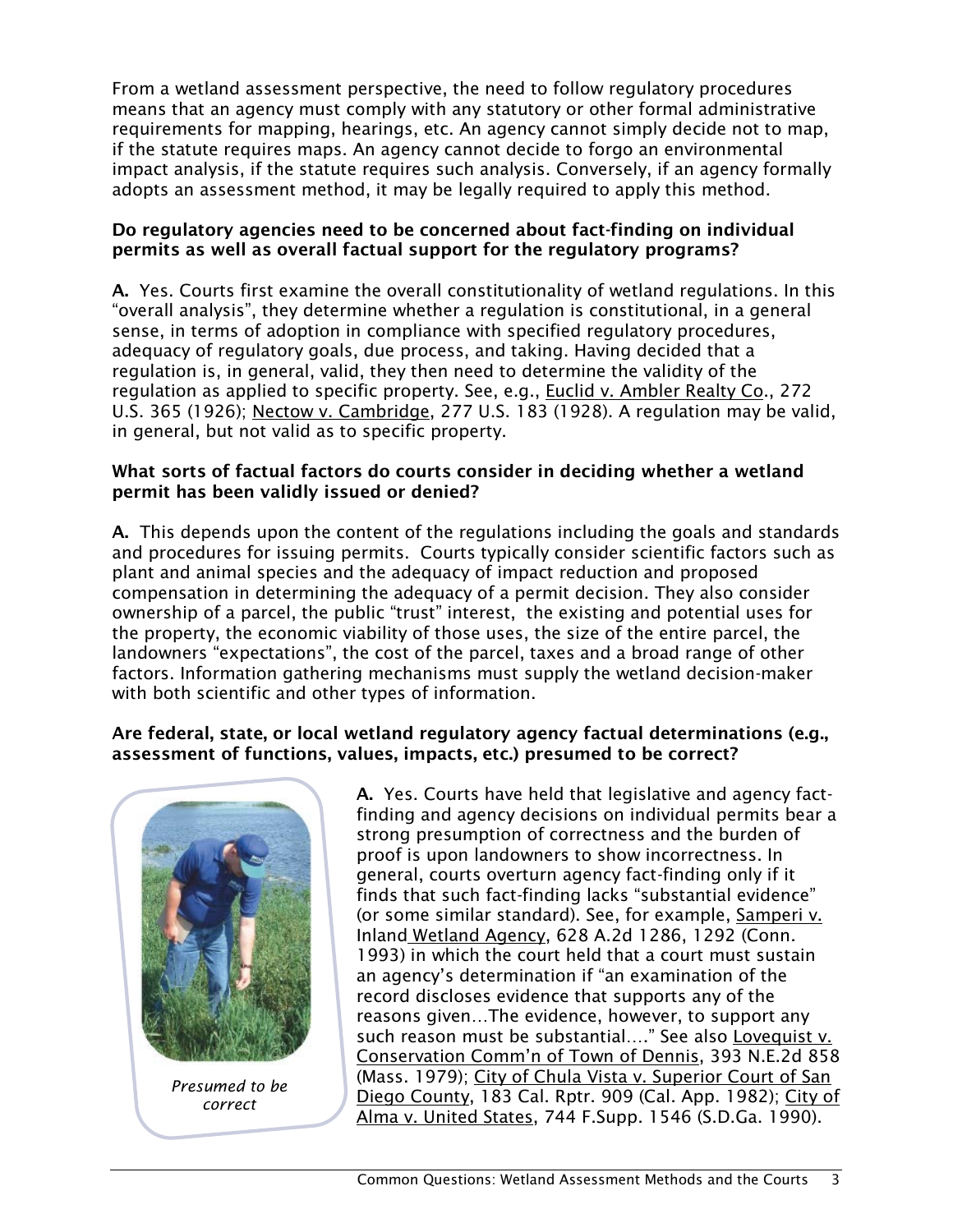Courts are particularly likely to uphold factual determinations of federal and state "expert" agencies. They have also given broad support to local government multiobjective regulatory efforts (natural functions/values, natural hazards, infrastructure costs, etc.) based upon comprehensive land and water inventories and plans. However, courts look more closely at the adequacy of the information gathering where regulations have severe economic impact on specific properties.

Presumptions are important in wetland regulations. A general legal presumption in favor of the validity of wetland regulations support agency fact-finding. Because of the highly complex and dynamic nature of wetlands and the difficulties encountered in fact-finding with regard to wetland boundaries, natural hazards, public/private ownership boundaries, and wetland functions (processes), the presumption of correctness attached to agency decision-making becomes important. Such a presumption is difficult for landowners to rebut.

## Must a regulatory agency accept one scientific opinion over another?

A. No, courts have afforded regulatory agencies considerable discretion in deciding which scientific opinion to accept in fact-finding as long as the final decision is supported by "substantial" evidence. Also, courts have held that regulatory agencies do not need to eliminate all uncertainties in fact-finding. A regulatory agency need not accept one scientific opinion over another. For example, a New York Court in Chiropractic Ass'n of New York, Inc. v. Hilleboe, 187 N.E.2d 756 (N.Y. 1962), considered the effect of possible divergences in scientific opinion on facts which form the basis for exercise of the police power. It concluded: "It is not for the courts to determine which scientific view is correct in ruling upon whether the police power has been properly exercised. The judicial function is exhausted with the discovery that the relation between means and end is not wholly vain and fanciful, an illusory pretense". Id. at 757.

#### How closely must regulatory standards (including conditions) be tailored to regulatory goals?

A. To meet due process and other constitutional requirements, the regulatory standards applied to wetlands must have a reasonable connection (nexus) to regulatory goals. Courts have, with very few exceptions, upheld resource protection regulations against challenges that they lack a reasonable nexus. See, for example, in Hallco Texas, Inc. v. McMullen County, 934 F.Supp. 238 (S.D.Tex. 1996) the court upheld regulations for solid waste disposal within three miles of lake as fairly debatable. See also City of Austin v. Quick, 930 S.W.2d 678 (Tex. App. 1996) in which the court upheld a city ordinance that regulated the amount of contaminants in runoff and the amount of impervious surface in a watershed area as not violating due process or equal protection.



*Courts have upheld strong resource protection regulations like these wetland and water regulations in Massachusetts*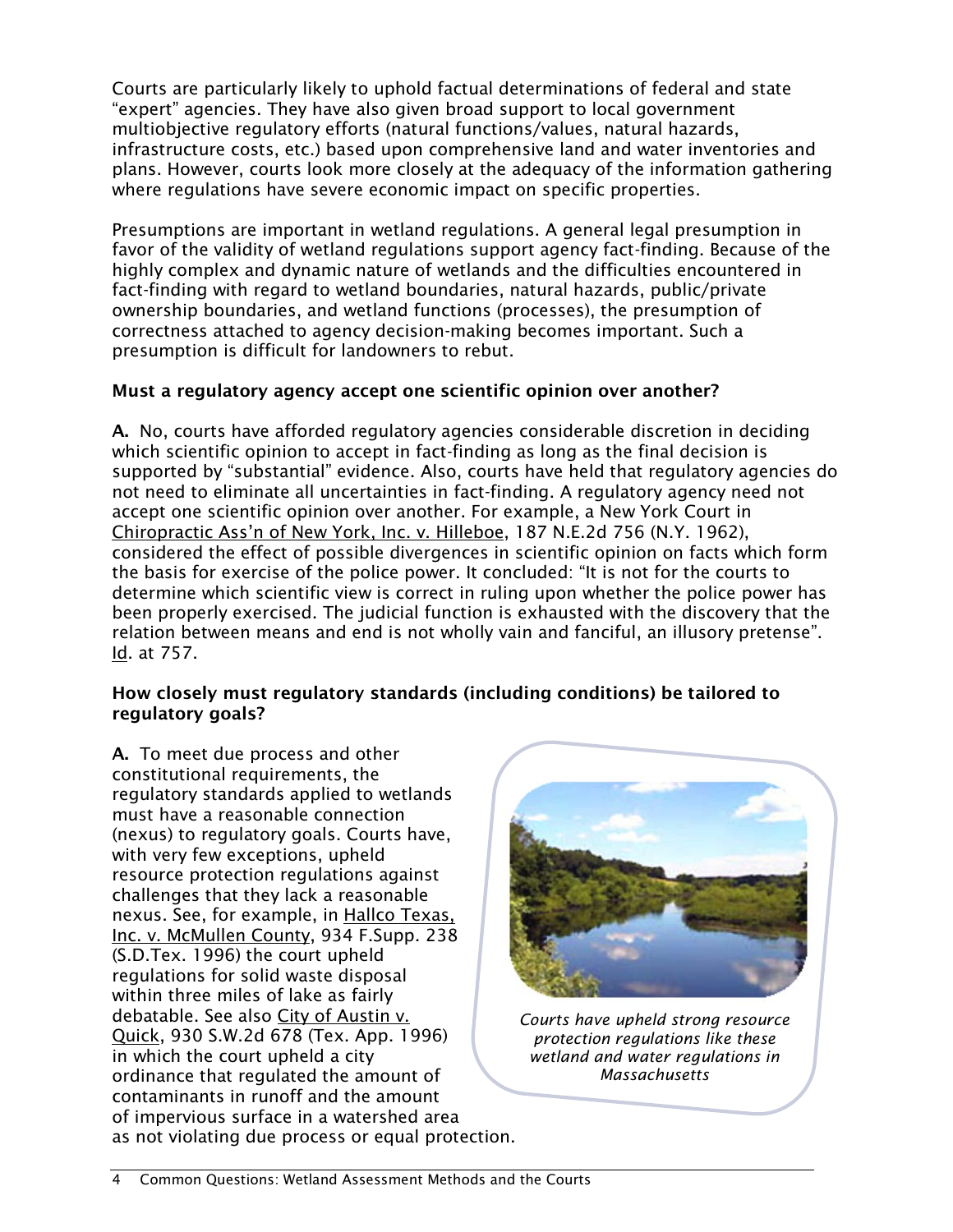Nevertheless, in light of two U.S. Supreme Court decisions in the last decade, courts are now examining the nexus for regulations, including conditions attached to permits, with increasing care. In the first decision, Nollan v. California Coastal Comm'n, 483 U.S. 825 (1987), the Court held that requiring dedication of a beach access easement was not reasonably related to regulatory goals. In the second, Dolan v. City of Tigard, 512 U.S. 374 (1994), the court held that requiring dedication of a floodplain easement was not justified as roughly proportional to the impact of the proposed activity. More specifically, the court stated: "No precise mathematical calculation is required, but the city must make some sort of individualized determination that the required dedication is related both in nature and extent to the impact of the proposed development." Id. at 391.

In general, courts have required a stronger showing of nexus and proportionality where regulations have severe economic impact on landowners. This has wetland assessment implications. In general, the detail and accuracy of information gathering, such as mapping, delineation and documentation of functions (e.g., flood conveyance), should increase as the severity of impact of the restriction on landowners increases.

Courts are also requiring that regulatory agencies show that conditions requiring dedication of lands are "roughly proportional" to the impacts posed by the proposed activity. This means that the detail and accuracy of information gathering should increase as the severity of impacts increase and there should be a proportional relationship between conditions attached to regulatory permits and achievement of "no net loss" or other regulatory goals.

#### Does an agency need to quantitatively "prove" that each wetland is characterized by certain functions and values?



*Field surveys*

A. No. Courts have broadly upheld conservancy zoning for wetlands and other types of regulations based upon a broad range of factors relevant to the "suitability" of "wetland sites" for particular purposes without determination of the specific functions and values of individual wetlands. They have also sustained agency adoption of broad, multobjective wetland case-bycase permitting approaches without determination of the functions and values of individual wetlands. However, courts have required regulatory agencies to demonstrate the rationality of individual permit decisions and this has required in some instances the documentation of functions, values, and hazards and other factors relevant to permitting criteria on a permit-by-permit basis.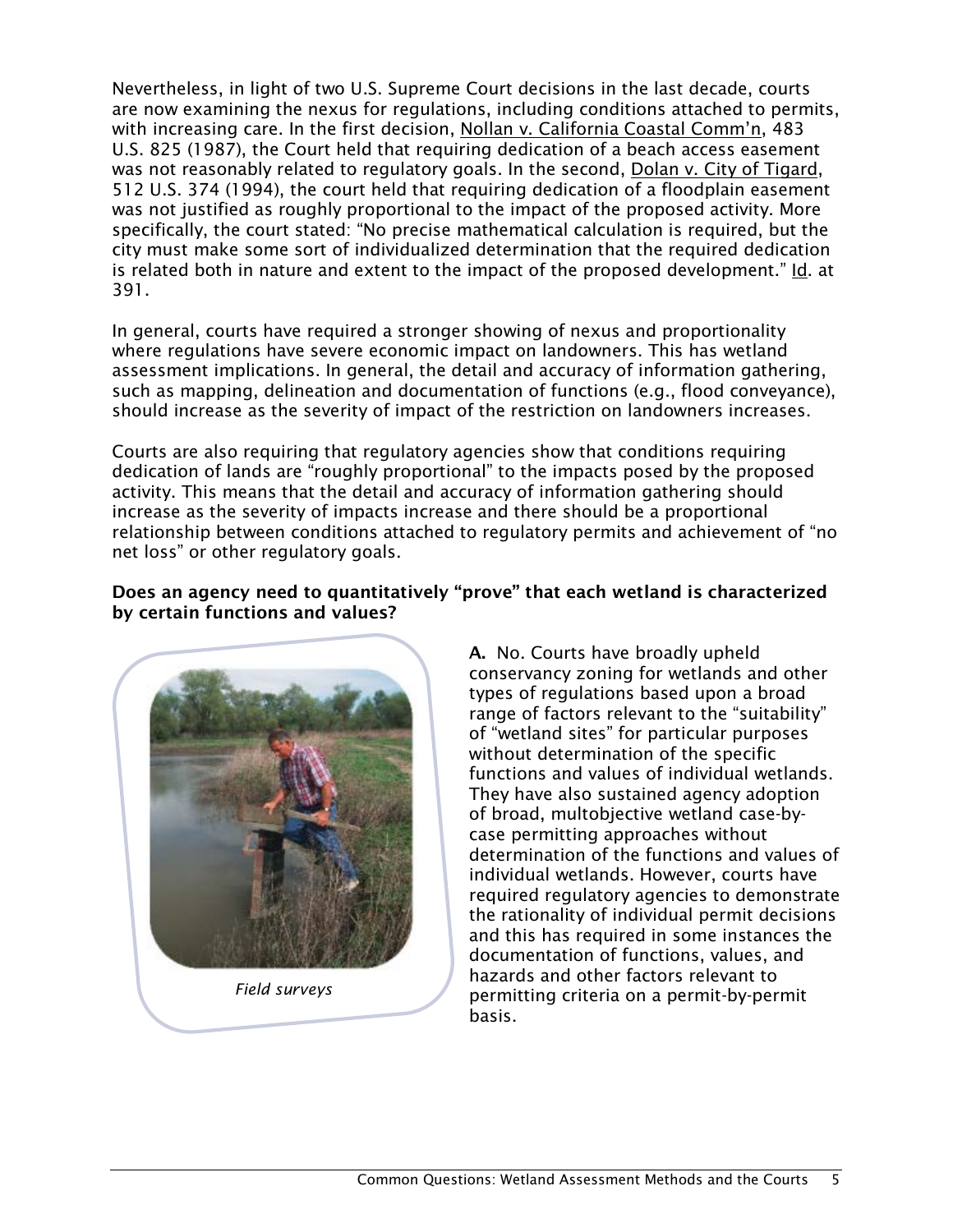No court has struck down wetland regulations for failing to distinguish between the ecological value of various types of wetlands. Failure to distinguish was challenged in the New Hampshire Supreme Court case, Rowe v. Town of North Hampton, 553 A.2d 1331(N.H. 1989). The court in this case sustained the denial of variance to construct a house and septic system in a wetland against a takings challenge and rejected arguments that regulations should distinguish wetlands which have great ecological value from those which do not. The court observed, in so holding, that:

We find no error in the trial court's decision that no taking has occurred in this case. We hold that the wetlands ordinance is neither unreasonable by itself nor unreasonable as applied to plaintiff's land. The plaintiff's argument that the town's regulations are arbitrary, because they allegedly do not distinguish wetlands which have great ecological value from those that do not, is without merit…(T)he plaintiff's real complaint is that the town's definition of wetlands should be changed. We see nothing unreasonable or arbitrary about the town's use of the terms "poorly drained" and "very poorly drained" soils to determine what constitutes a wetland…nor does the plaintiff offer any authority for her proposition that the ordinance, to be constitutional, must grade wetlands according to their ecological value. Any changes in definitions contained in the town's ordinances should be sought through proper local channels, not in this court….

### Id. at 1336.

#### Is a quantitative assessment approach more legally defensible than a qualitative approach?

A. Not necessarily. Quantification of wetland functions such as flood storage or conveyance may, in some instances, provide a more accurate and defensible basis for evaluation of impacts and for determination of the adequacy of impact reduction and compensation measures. But, quantitative approaches may also be more vulnerable to legal attack than qualitative "professional judgment" approaches if they are conceptually flawed or if the regulatory agency cannot competently undertake the quantitative assessment set forth in the regulations due to limitations on staffing and time, lack of modeling capability, or other reasons. For example, a regulatory agency may be vulnerable when asked to defend a specific calculation for a function or value if the calculation is based upon limited data or incorporates a broad range of simplifying assumptions which may not be valid in the specific context. Also, agencies should be careful in formally adopting any assessment method which requires quantitative evaluation because agencies are held to their own standards by courts, including standards which may be impractical or difficult to achieve.

### What sorts of information may agencies use in regulatory assessment?

A. Agencies can, in general, use many types of information to assess wetlands for regulatory purposes, depending on the regulatory criteria, goals and other factors. Agencies may use air photos, wetland maps, reports and information prepared by other agencies, field surveys by staff, opinion evidence of experts, and even nonexpert sources of information provided by adjacent landowners and citizens. The strict legal rules of evidence do not apply to most public hearings and information gathering and analyses processes.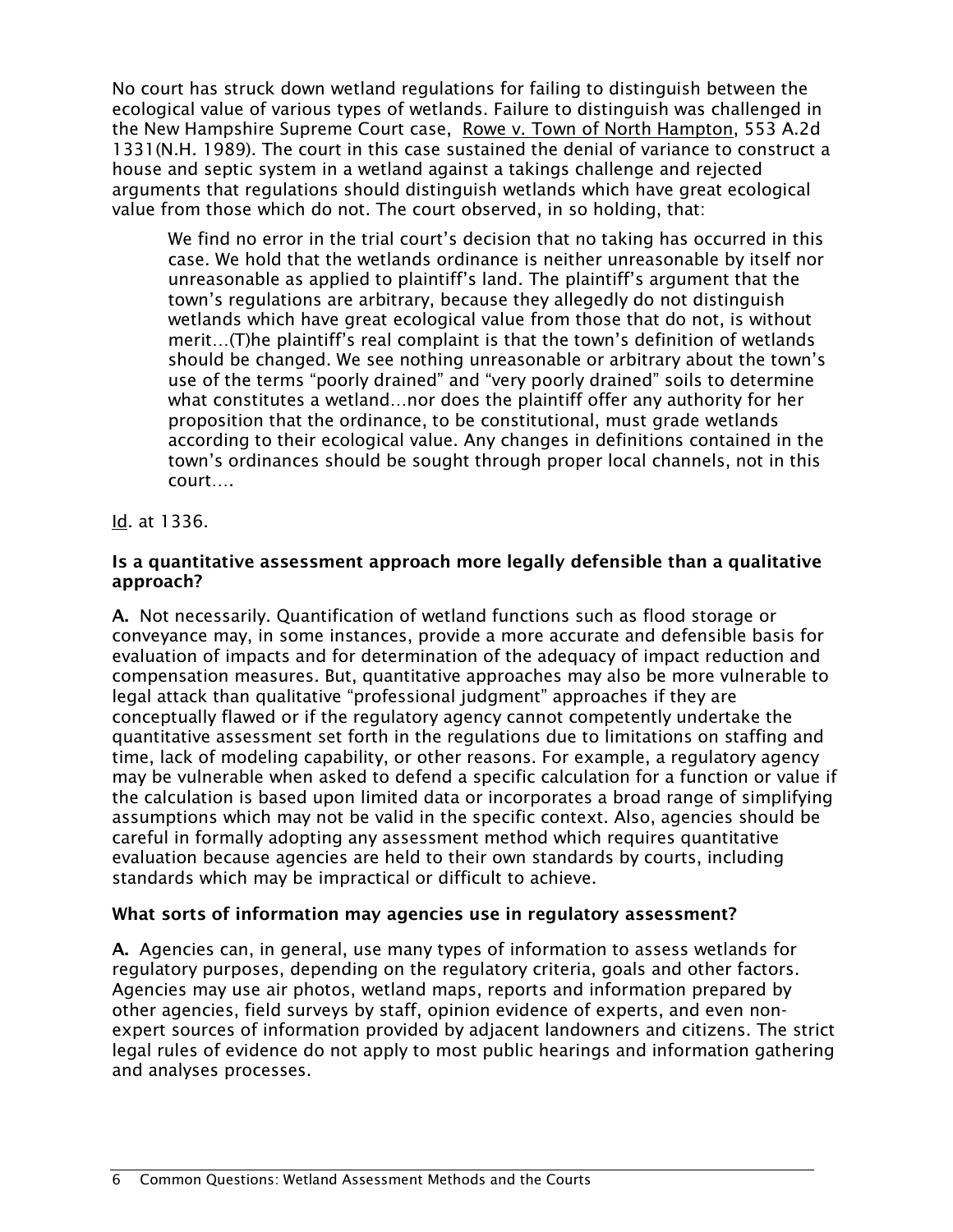Agencies often use the field observations of expert staff. Direct observations of wildlife, soils, hydrology and other wetland features are particularly persuasive evidence in court. In United States v. Weisman, 489 F. Supp. 1331 (D.Fla. 1980), the court upheld the Corps' determination that an area was wetland, based on observation and the conduct of transects:

The lowland portion of the Weisman property is correctly described as an evanaged, flat-top, flood-plain wetland forest. This description was based upon an intensive, two-day inspection by Mr. Lazor, who is familiar with the definition of wetlands. He testified, based on personal vegetation surveys, that wetland vegetation was located in abundance on the lowland portion of the property…. His survey involved nine transects in which he identified trees, shrubs, and herbaceous species at 20-foot intervals and computed the statistical frequency …

Id. at 1339.

See also State v. A. Capuano Bros., Inc., 384 A.2d 610 (R.I. 1978) in which the Rhode Island Supreme Court sustained the designation of a property as wetland based on the "uncontroverted testimony of two witnesses…." The court observed that:

> Martin Probney, a hydrologic engineer with the Soil Conservation Service of the United States Department of Agriculture, testified that the subject property was a wetland for it lay within the 50-year floodplain of the Meshanticut Brook. He testified at some length regarding how the 50-year floodplain was identified and what some its characteristics are.



Goodwin, another expert, also identified both parcels as fresh water wetlands. As noted above, this evidence was not discredited either by other positive testimony or by circumstantial evidence, extrinsic or intrinsic. Evidence of this character is ordinarily conclusive upon the trier of fact.

### Id. at 613.

Other sorts of information may be used as well. For example, agencies can use aerial photos to help identify, delineate and assess wetlands, and enforce regulations. See, for example, State v. A. Capuano Bros., Inc. 384 A.2d 610 (R.I. 1978) in which the Rhode Island Supreme Court generally endorsed the Department of Natural Resources' use of aerial photos to identify wetland boundaries. See also Dow Chemical Co. v. United States, 749 F.2d 307 (6th Cir. 1984) The U.S. Environmental Protection Agency did not exceed its authority or 4th Amendment guarantees by using aerial photos for surveillance of a chemical plant. Callison v. Land Conservation and Dev. Comm'n, 929 P.2d 1061 (Or. App. 1996) City's use of aerial photos to locate watershed area was valid. Downer v. United States Dep't of Agric., Soil Conservation Serv., 894 F.Supp. 1348 (D.S.D. 1995) Soil Conservation Service reliance on aerial photos to determine that an area was subject to Swampbuster was reasonable.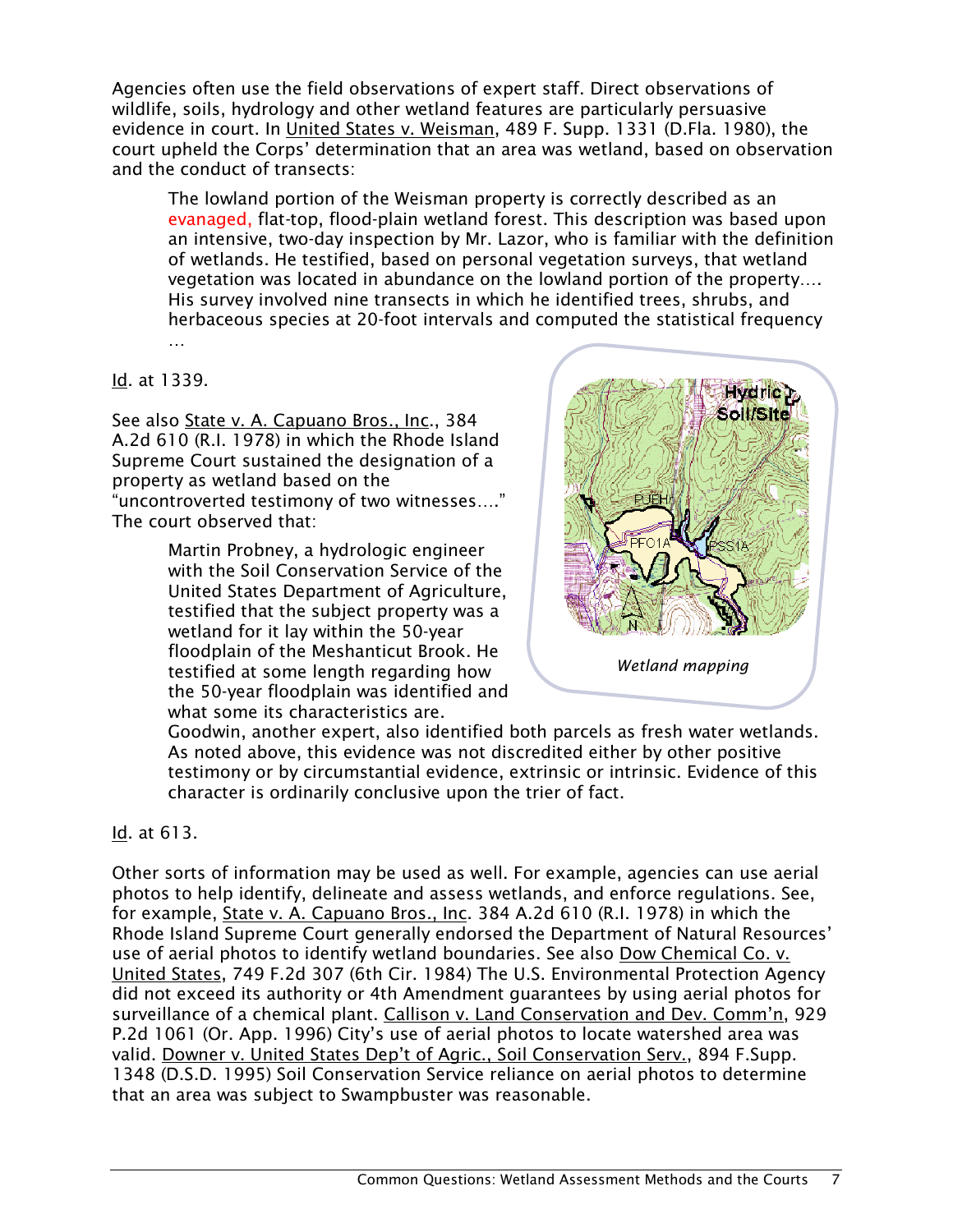Agencies can, under many circumstances, use reports and information prepared by other agencies. See, for example, Moore v. Illinois Pollution Control Bd., 561 N.E.2d 170 (Ill. App. 1990), in which the court held that a county board's determination that landfill was outside the 100-year floodplain, based on a Department of Transportation determination, was not against "manifest weight of evidence." Id. at 177. See also State v. City of LaCrosse, 354 N.W.2d 738 (Wis. App. 1984) in which the court held that state flood evidence was relevant to local floodplain zoning.

Agencies can also use non-expert sources of information in permitting and in court, such as layperson observations of fish, wildlife or other features. See, for example, Metropolitan Dade County v. Blumenthal, 675 So.2d 598 (Fla. App. 1995) in which the court held that "There are instances where lay persons are just as qualified as expert witnesses to offer their views on certain matters. For example, a lay person is just as qualified as an 'expert witness' to testify to natural beauty." Id. at 601. See also Georgia v. City of East Ridge, 949 F.Supp. 1571 (N.D.Ga. 1996). Court could rely on eyewitness observations of sewage and to determine that unnamed tributary was navigable water where it intersected the creek that flowed into another state.

Opinion evidence of experts in environmental planning or ecological sciences is also a permissible basis for regulatory decision-making. See, e.g., City of Chula Vista v. Superior Court of San Diego County, 183 Cal.Rptr. 909 (Cal.App. 1982). See also City of San Diego v. California Coastal Comm'n, 174 Cal.Rptr. 5 (Cal.App. 1981). Coastal Southwest Development Corp. v. California Coastal Zone Conservation Comm'n, 127 Cal. Rptr. 775 (Cal.App. 1976).

As one might expect, agencies and courts give particular weight to expert testimony on technical subjects. See, for example, Loesch v. United States, 645 F.2d 905 (Ct. Cl. 1981), a case involving government liability for causing erosion on private lands by construction and operation of navigational locks. The court observed:

Erosion on rivers and streams is an extremely complex matter from the point of view of its genesis, its effects and its prevention. Why some banks erode and other similar ones do not is not fully known. A number of variables are involved in the erosion process and these variables may exert their influence individually or in a complex combination, in which case erosion becomes more difficult to understand, predict, and treat. In short, the cause(s) of erosion cannot be reduced to simple answers. As a result, these are cases where the testimony of experts is particularly appropriate since the trier of fact is presented with evidence of a highly technical nature involving geotechnical, hydrologic, hydraulic, geological, and climatic matters.

#### Id. at 914.

Expert testimony is needed in administrative proceedings and cases where the facts and circumstances, including the inferences to be drawn from these, exceed the understanding and average experience of the layperson.

The major difference between the way the testimony of a lay witness and an expert is treated in a wetland case is that the lay witness may only attest to his or her direct observations, while an expert may give opinions or draw inferences from the facts, which an agency, court or jury would have difficulty evaluating due to its lack of specialized training. Experts may testify as to causation and "express an opinion upon the very issue before the jury." Schweiger v. Solbeck, 230 P.2d 195, 203 (Or. 1951).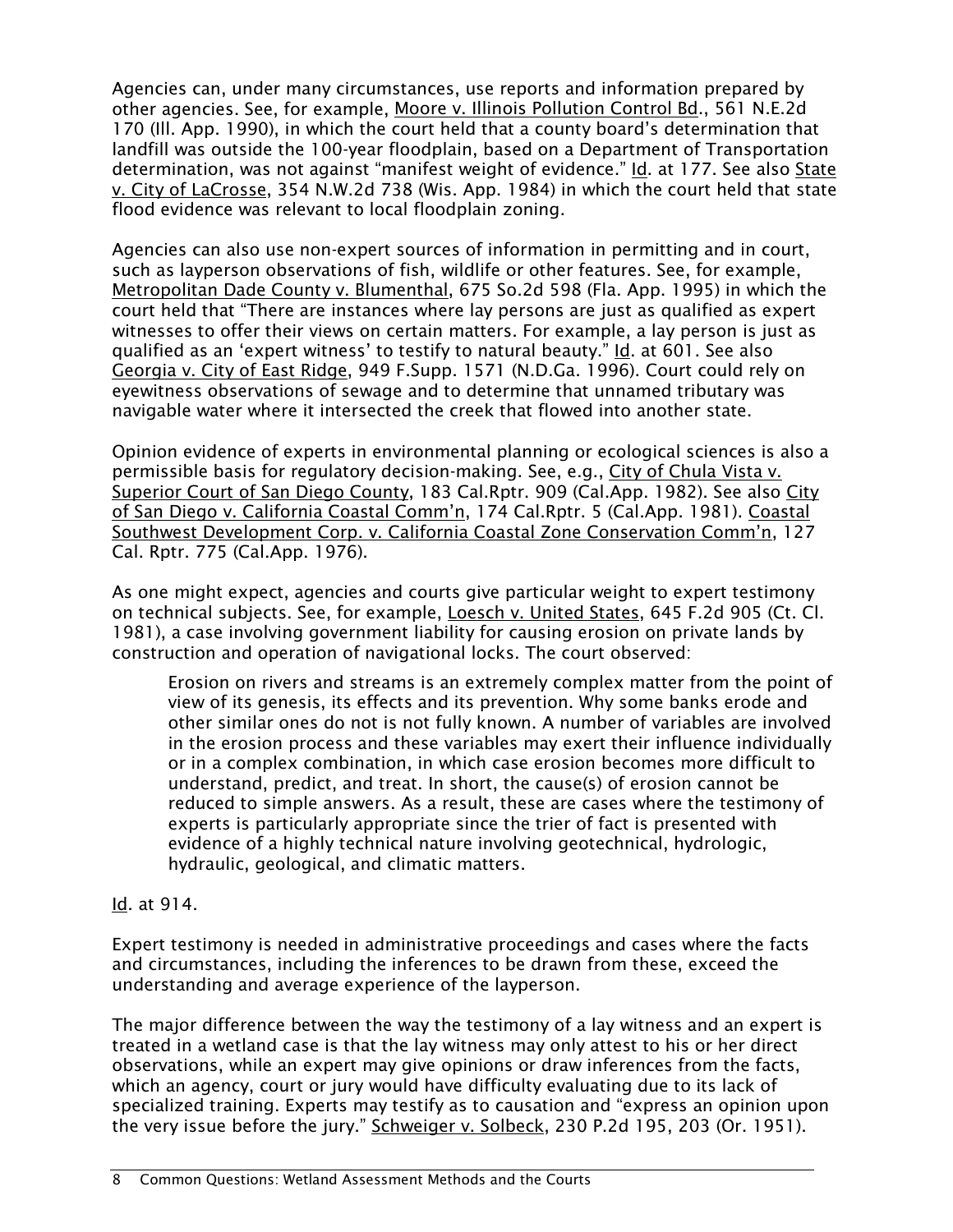#### May an agency be subject to successful judicial attack for failure to consider important factors in assessment?

A. Yes, in some circumstances. For example, courts have quite often held that specific agency environmental impact statements (required at the federal level for some Section 404 permits and at the state level for wetland permits in many states) are invalid for failing to consider the full range of factors relevant to impact upon the environment. Courts have also invalidated regulatory decisions for failing to consider impacts of proposed activities on pollution, habitat, or other factors listed in regulatory criteria. See, e.g., Reuter v. Department of Natural Resources, 168 N.W.2d 860 (Wis. 1969) (Department of Natural Resources must make a specific finding concerning the potential water pollution efforts of a proposed dredging project pursuant to a statute requiring a "public interest" review). See also Houslet v. State Dep't of Natural Resources, 329 N.W.2d 219 (Wis. App. 1982). See Town of Centerville v. Department of Natural Resources, 417 N.W.2d 901 (Wis. App. 1987) in which a Wisconsin appellate court held that the Wisconsin Department of Natural Resources had not carried out an adequate preliminary factual evaluation of the impact of a proposed landfill upon wetlands.

### Do assessments need to be updated if conditions change?

A. Yes, in some instances. Courts have held that maps and other assessments such as environmental impact statements need to be updated if conditions substantially change and new information becomes available. See, for example, A.H. Smith Sand & Gravel Co. v. Dep't of Water Resources, 313 A.2d 820 (Md. 1974) in which a Maryland court upheld a state statute requiring permits for activities in the 50-year floodplain, but held that maps defining the floodplain had been too broadly drawn. The court held that it was necessary to revise earlier maps in light of the flood experience of Hurricane Agnes.

See also City of Carmel-by-the-Sea v. United States Dep't of Transp., 95 F.3d 892 (9th Cir. 1996) in which the court held that agency reliance on "stale" wetland scientific information was inadequate for environmental impact analysis purposes and required a new impact statement; Hughes River Watershed Conservancy v. Glickman, 81 F.3d 437 (4th Cir. 1996) (Agency must look at new circumstances in deciding whether to conduct supplementary E.I.S.).

#### May a regulatory agency be liable if it fails to assess the flooding and erosion impact of a proposed wetland alternation on other lands?

A. Governmental units may be held liable to adjacent landowners, in certain circumstances, for issuing wetland permits where issuance of permits causes flooding, erosion, or other damage to other properties. For example, in Hurst v. United States, 739 F.Supp. 1377 (D.S.D. 1990) the Corps was successfully sued by private landowners for flood and erosion damage that resulted from the Corps' issuance of a Section 10 and 404 permit for construction of jetties in a river. The court held that the Corps had negligently supervised the project and failed to issue a prohibitory order to prevent the activities causing the flood and erosion damage.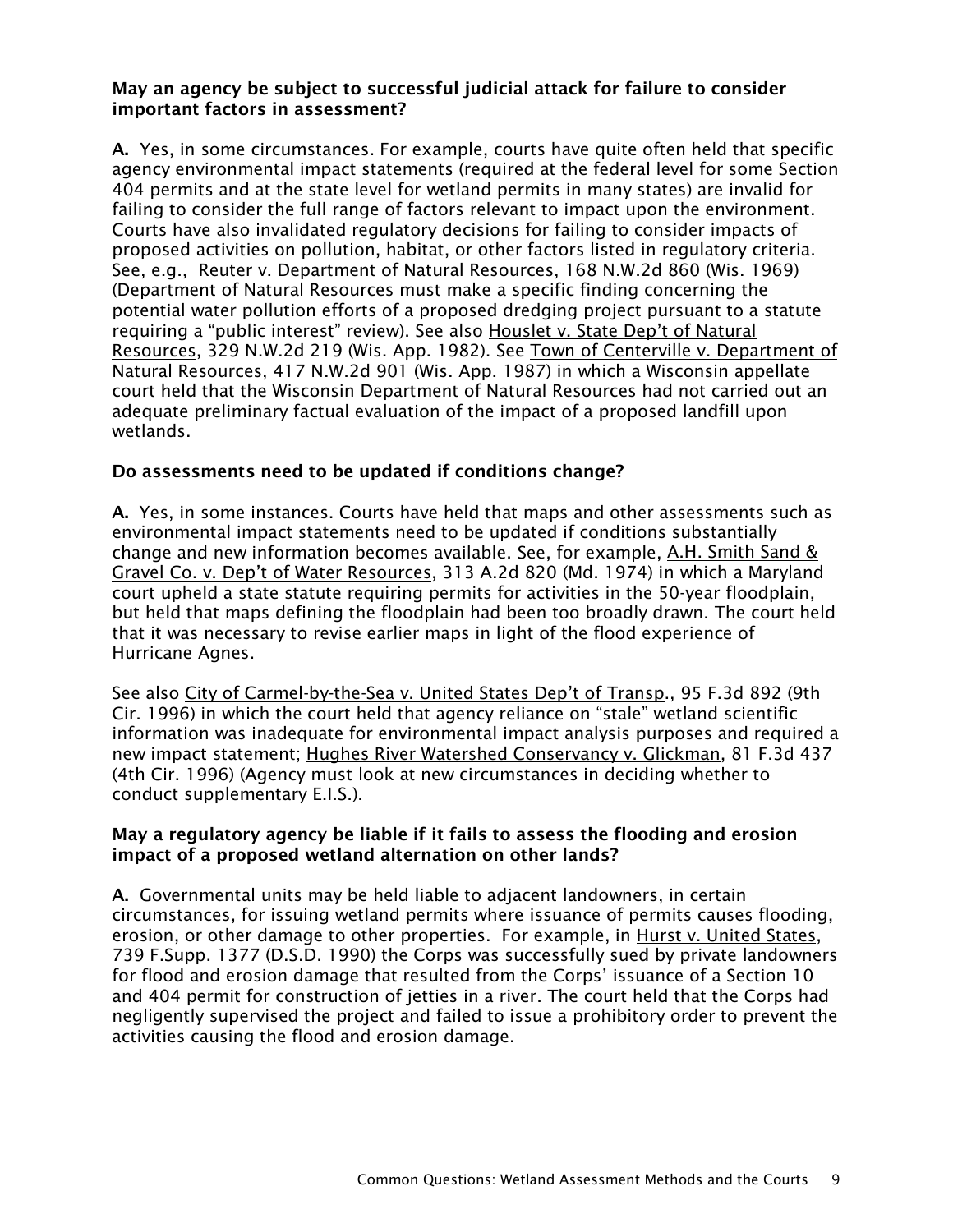See Annot., "Liability of Government Entity for Issuance of Permit for Construction Which Caused or Accelerated Flooding", 62 A.L.R.3d 514 (1975) and many cases cited therein. See, for example, Cootey v. Sun Inv., Inc., 690 P.2d 1324 (Haw.App. 1984) in which a Hawaii court held that a county may be liable for approving a subdivision with inadequate drainage: "(I)n controlling the actions of a subdivider of land, a municipality has a duty not to require or approve installation of drainage facilities which create an unreasonable risk of foreseeable harm to a neighboring landowner, and where a breach of that duty is established, a municipality may be held liable for consequential damages". Id. at 1332. See also City of Columbus v. Smith, 316 S.E.2d 761 (Ga.App. 1984) (City may be held liable for approving construction project resulting in flooding); Pickle v. Board of County Comm'rs of Platte, 764 P.2d 262 (Wyo. 1988) (County had a duty to exercise reasonable care in reviewing subdivision plan).

#### Are some types of information considered more important by the courts than others in deciding whether regulations "take" private property?

A. Certain types of wetland assessment information may be more important than others in meeting legal challenges and regulatory agencies need flexibility in deciding what information is most important in a particular instance. For example, wetland "jurisdictional" information is essential to a regulatory agency to assert regulatory powers over a proposed activity.



*Courts strongly support prevention of nuisances*

Courts have given different "weights" to various wetland regulatory objectives in deciding whether regulations "take" property, as will be discussed below. Courts give great weight to prevention of nuisances and prevention of threats to public safety. Therefore, documentation of natural hazards and the possible nuisance impacts of activities is particularly important in wetland assessment for a permit application where a "takings" claim is possible or likely. Courts have broadly and universally upheld regulations where proposed activities threatened safety, created nuisances, or infringed on public rights (e.g., publicly owned lands). See, for example, New Jersey Builders Ass'n v. Department of Envtl. Protection, 404 A.2d 320 (N.J. App. 1979),

in which the court upheld actions of Department of Environmental Protection in establishing water quality standards for the Central Pine Barrens and designating such lands as a "critical area" for sewerage purposes. The court noted that "Statutes which are enacted for the protection and preservation of public health are to be construed liberally." Id. at 329.

Evidence of inadequate soils for septic tanks/soil absorption fields and possible resulting pollution has been given great weight by courts. See, e.g., Saturley v. Town of Hollis, 533 A.2d 29 (N.H. 1987), in which the New Hampshire Supreme Court held that denial of a variance for a septic tank in a wetland was reasonable based upon pollution concerns; Santini v. Lyons, 448 A.2d 124 (R.I. 1982) (Denial of permit for fill and septic tank in salt marsh upheld, in part, due to pollution concerns); Milardo v. Coastal Resources Mgmt. Council, 434 A.2d 266 (R.I. 1981) (Denial of a permit for construction of sewage disposal system in a marsh upheld).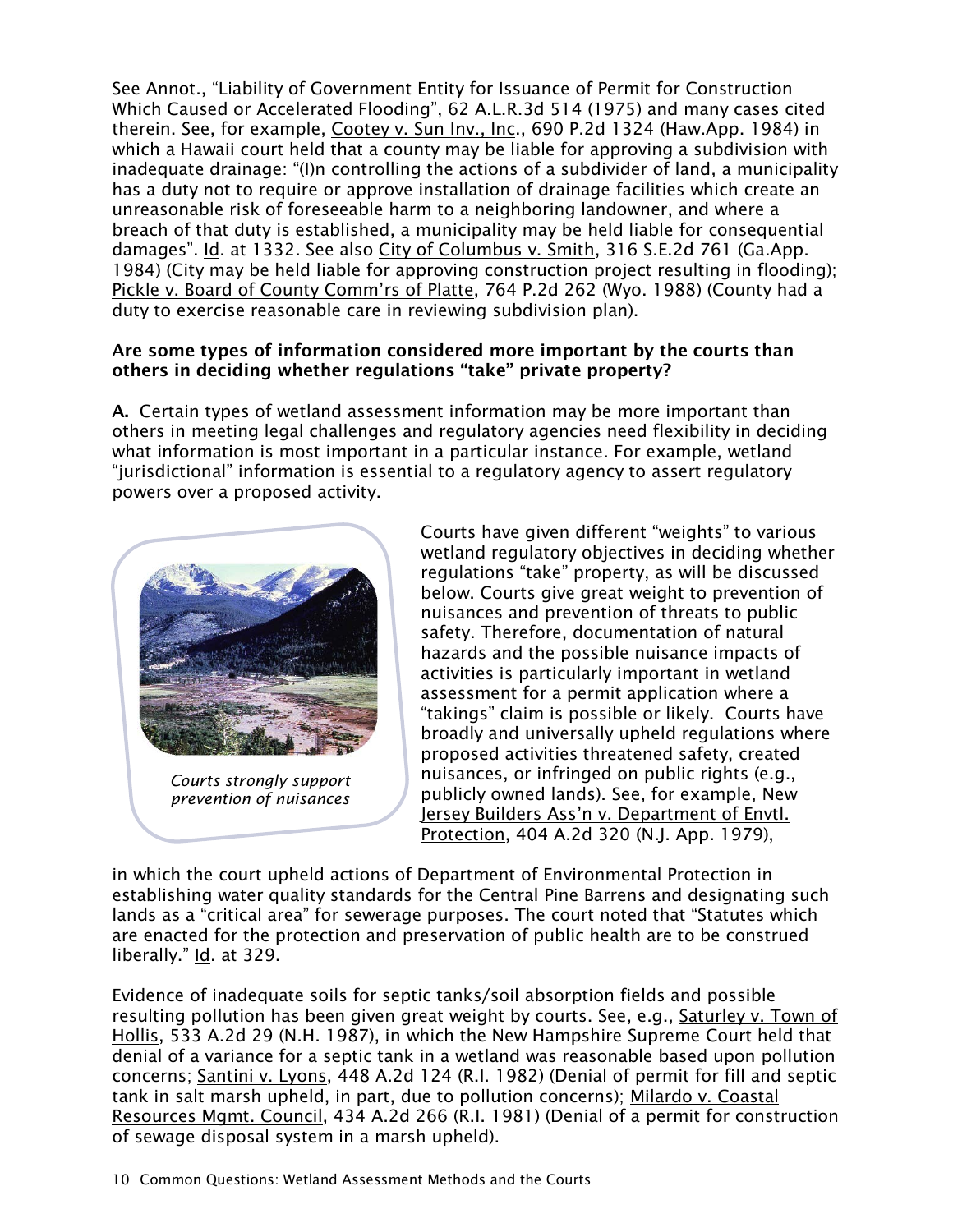Efforts to prevent increased flood damage and erosion damages from changes in hydrology have also been broadly endorsed. See, e.g., Michelson v. Warshavsky, 653 N.Y.S.2d 622 (A.D. 1997) (Denial of permit to subdivide valid based upon threat of flooding); Eastbrook Construction Co., Inc. v. Armstrong, 205 A.D.2d 971 (N.Y. 1994). (Town planning boards' rejection of permit application for alteration of wetland was validly based upon findings that proposed construction would lower water table and possibly eliminate wetland).

Ecological information has been considered of importance by many courts. See, e.g., Zabel v. Tabb, 430 F.2d 199 (5th Cir. 1970). Recreational, cultural and scenic values have also been considered important. See Menomonee Falls v. Department of Natural Resources, 412 N.W.2d 505 (Wis.App. 1987) (Court sustained Wisconsin Department of Natural Resources denial of four permits for village's channelization project involving creek, based, in part, upon adverse aesthetic impacts. The court noted that "enjoyment of scenic beauty is one of the paramount interests appurtenant to navigable waters....") Id. at 517.

However, courts have not usually given ecological condition, aesthetics and cultural values as much weight as protection of public safety and prevention of nuisances because the latter "go to the heart" of a landowner's property rights and courts have held that landowners have no property right to threaten safety or cause nuisances.

#### Does prior community-wide information gathering and comprehensive planning help meet legal challenges?

A. Yes, in some instances. Federal wetland regulatory statutes and administrative regulations do not require area-wide comprehensive information gathering or planning prior to adoption of regulations. Nor do state and local wetland regulatory statutes and regulations require prior comprehensive planning. However, many local zoning enabling statutes require that zoning regulations be in accordance with a comprehensive plan. And, local wetland conservation zoning is often adopted pursuant to such broader statutes. Courts have traditionally found such a comprehensive plan contained within the zoning regulations but this is changing as state legislatures mandate independent planning in some states. However, no court has apparently held invalid local wetland zoning regulations for failure to be in accordance with a comprehensive plan.

Although community comprehensive planning by may not be required prior to adoption of wetland regulations, comprehensive planning can help support the reasonableness and overall legal validity of regulations. See, for example, Wilson v. County of McHenry, 416 N.E.2d 426 (Ill. 1981) in which the court held that "(t)he adoption of a comprehensive plan which incorporates valid zoning goals increases the likelihood that the zoning of a particular parcel in conformity therewith is not arbitrary or unrelated to the public interest." Id. at 431. See also Harvard State Bank v. County of McHenry, 620 N.E.2d 1360 (Ill. App. 1993); McCarthy v. City of Manhattan Beach, 264 P.2d 932 (Cal. 1954):

A) zoning ordinance enacted pursuant to a comprehensive plan of community development, "when reasonable in object and not arbitrary in operation," will be sustained as a proper exercise of the policy power, every intendment is in favor of its validity; and a court will not, "except in a clear case of oppressive and arbitrary limitation," interfere with legislative discretion.

Id. at 935.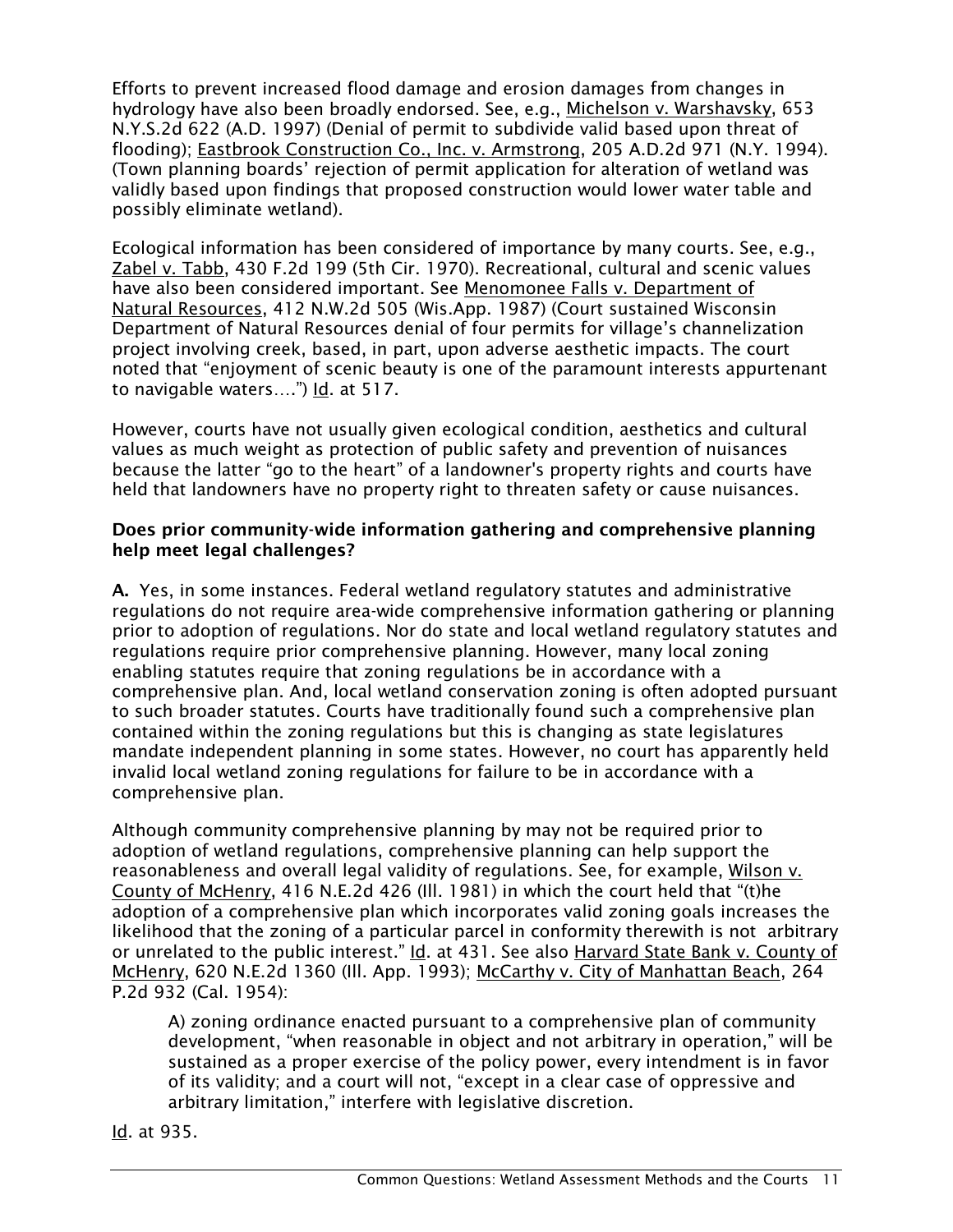See also, Harvard State Bank v. County of McHenry, 620 N.E.2d 1360, 1362 (Ill. App. 1993) (Court held that factors relevant to reasonableness of regulations included "the care with which the community has undertaken the planning of its development…."; Consolidated Rock Products Co. v. City of Los Angeles, 370 P.2d 342, appeal dismissed, 371 U.S. 36 (1962) (Court upheld very tight regulations based upon overall planning.); Reahard v. Lee County, 30 F.3d 1412 (llth Cir. 1994) (Resource conservation district); City of Key West v. Berg, 655 So.2d 196 (Fla. App. 1995) (Comprehensive plan limiting wetland development not ripe for "taking" claim.).

Courts, over the period of years, have also provided strong support for state resource management regulatory approaches based upon regionally-based land and water assessments and planning approaches. See generally, North Shore Unitarian Soc'y, Inc. v. Village of Upper Brookville, 493 N.Y.S.2d 564 (A.D. 1985); Island Properties, Inc., v. Martha's Vineyard Comm'n, 361 N.E.2d 385 (Mass. 1977) (Regional planning and regulation for Martha's Vineyard); New Jersey Builders v. Department of Envtl. Protection, 404 A.2d 320 (N.J. App. 1979) (Court upheld regionally-based actions of Department of Environmental Protection in establishing water quality standards for the Central Pine Barrens and designating such lands as "critical area" for sewerage purposes).

## Does an agency need to eliminate uncertainties in fact-finding and analysis?

A. Courts have held that agencies do not need to eliminate uncertainty in fact-finding. See City of Alma v. United States, 744 F.Supp. 1546 (S.D. Ga. 1990); See also Northwest Envtl. Defense Ctr. v. Wood, 947 F.Supp. 1371, affirmed, 97 F.3d 1460 (D. Or. 1996), in which the court held that scientific studies supported the Corps' opinion in a wetland case despite counter studies and held that a reviewing agency need not eliminate all uncertainty.

#### Are ecological assessment models based solely on remote sensing a substitute for on the ground information gathering?

A. Ecological assessment models based entirely or almost entirely on remote sensing data rather than actual on the ground observation of particular plan t and animal species may encounter legal problems. The use of general habitat models rather than in the field information gathering to help decide whether a permit should be issued and the adequacy of impact reduction and compensation measures is less expensive for landowners/consultants and regulatory agencies. But habitat models are also subject to inaccuracies and may not accurately project actual use of areas by particular species.



*On the ground assessments are often needed for endangered species*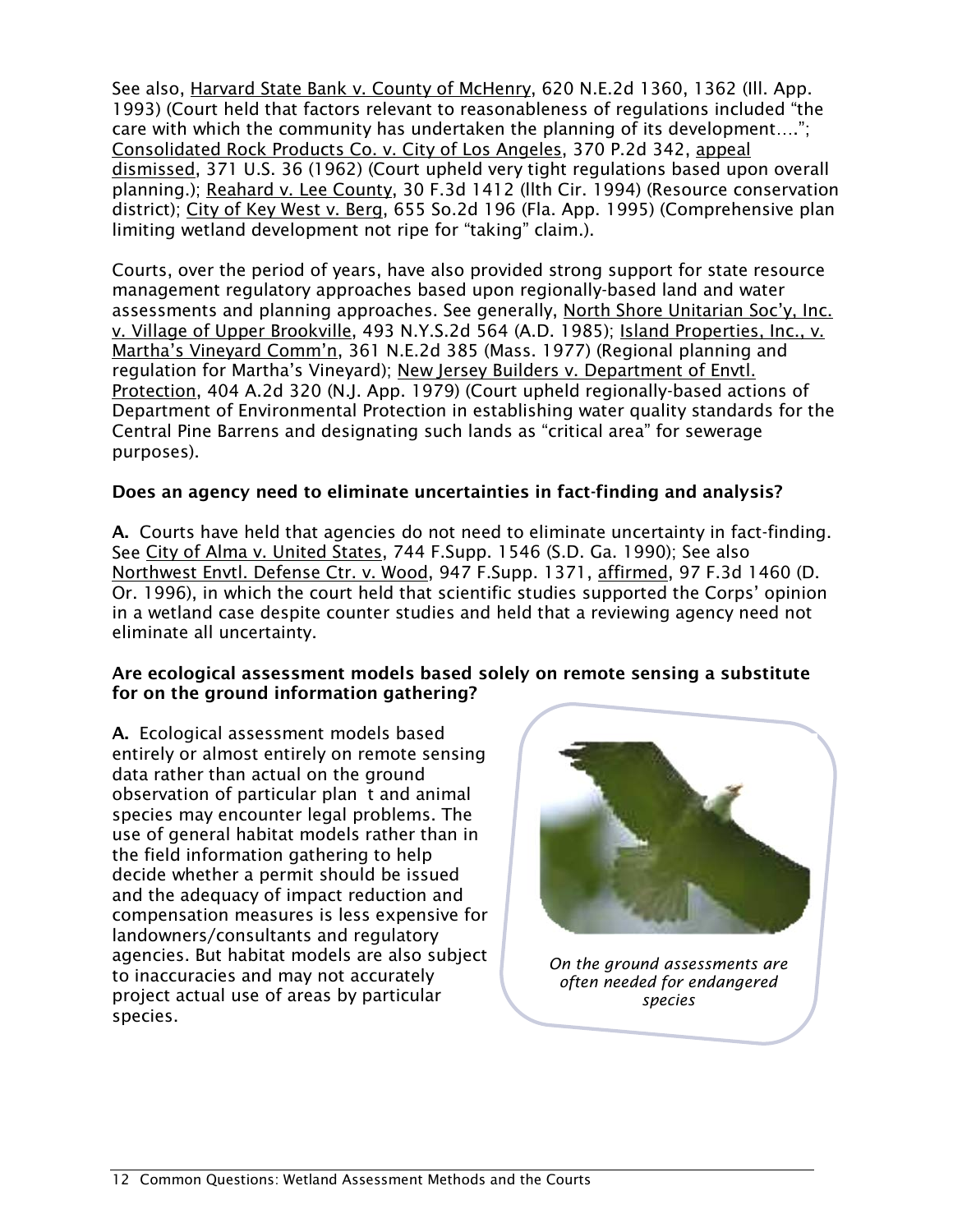In one case, Sierra Club v. Glickman, 974 F.Supp. 905 (E.D. Tex. 1997), a federal district court held that the USDA Forest Service (Forest Service) had not adequately carried out its responsibilities pursuant to the National Forest Management Act in "inventorying and monitoring" the wildlife resource. The court held that the Forest Service's use of a computer-generated model that utilized forest management and condition to assess the capability of the forest habitat to support certain species was not adequate:

With respect to the Forest Service's inventorying and monitoring obligations, the Forest Service is not collecting population data on wildlife to ensure viable populations. The Forest Service instead is relying on hypothetical models to assess habitat capability and then assuming that viable populations of species are in existence and well-distributed on the forest land. The Forest Service's failure to collect population data forecloses its ability to evaluate forest diversity in terms of wildlife and to adequately determine the effects of its management practices.

Id. at 911, 912.

See also House v. Forest Service, 974 F. Supp. 1022 (E.D. Ky. 1997). See Utahns v. United States DOT, 305 F.3d 1152 (10<sup>th</sup> Cir. 2002) in which the court held that the Corp's issuance of a 404(b)permit was arbitrary and capricious because the Corps failed to consider the impacts of a proposed highway on migratory birds.

#### Do regulatory agencies need to determine the impact of proposed activities upon particular types of plants and animals?

A. In general, state and federal statutes and regulations do not specifically require that state and federal agencies consider the impact of proposed permits upon particular types of plants and animals except for endangered species. However, failure to consider impacts may be considered unreasonable in a specific circumstance. See, for example, Utahns v. United States DOT, 305 F.3d 1152 (10<sup>th</sup> Cir. 2002) in which the court held that the Corp's issuance of a 404(b) permit was arbitrary and capricious because the Corps failed to consider the impacts of a proposed highway on migratory birds. Wetland assessment methods which do not consider specific species may in some circumstances, be supplemented by other information gathering methods and procedures.

Failure to consider possible impacts on species of plants or animals is a particular problem if rare or endangered species may be present. Courts have held that agencies should "place conservation" of endangered species above "other interests and undertake particularly careful data gathering." See House v. Forest Service, 974 F.Supp. 1022 (E.D. Kent. 1997) (Court held that forest management plan failed to provide adequate protection for the Indiana Bat).

Many courts have required careful date gathering to comply with the Endangered Species Act. See, for example, Mountain Lion Found. v. Fish and Game Comm'n, 51 Cal. Rptr. 2d 408 (Cal. App. 1996). (Delisting of mojave ground squirrel as threatened species is significant action requiring environmental impact statement); City of Chula Vista v. California Coastal Comm'n, 183 Cal. Rptr. 909 (Cal. App. 1982) (Court sustained a decision of the California Coastal Commission to disapprove Chula Vista's local coastal program based, in part, upon the Commission's determination that partly impacted urban wetlands were, ecologically valuable and in need of protection. Endangered species were potentially involved).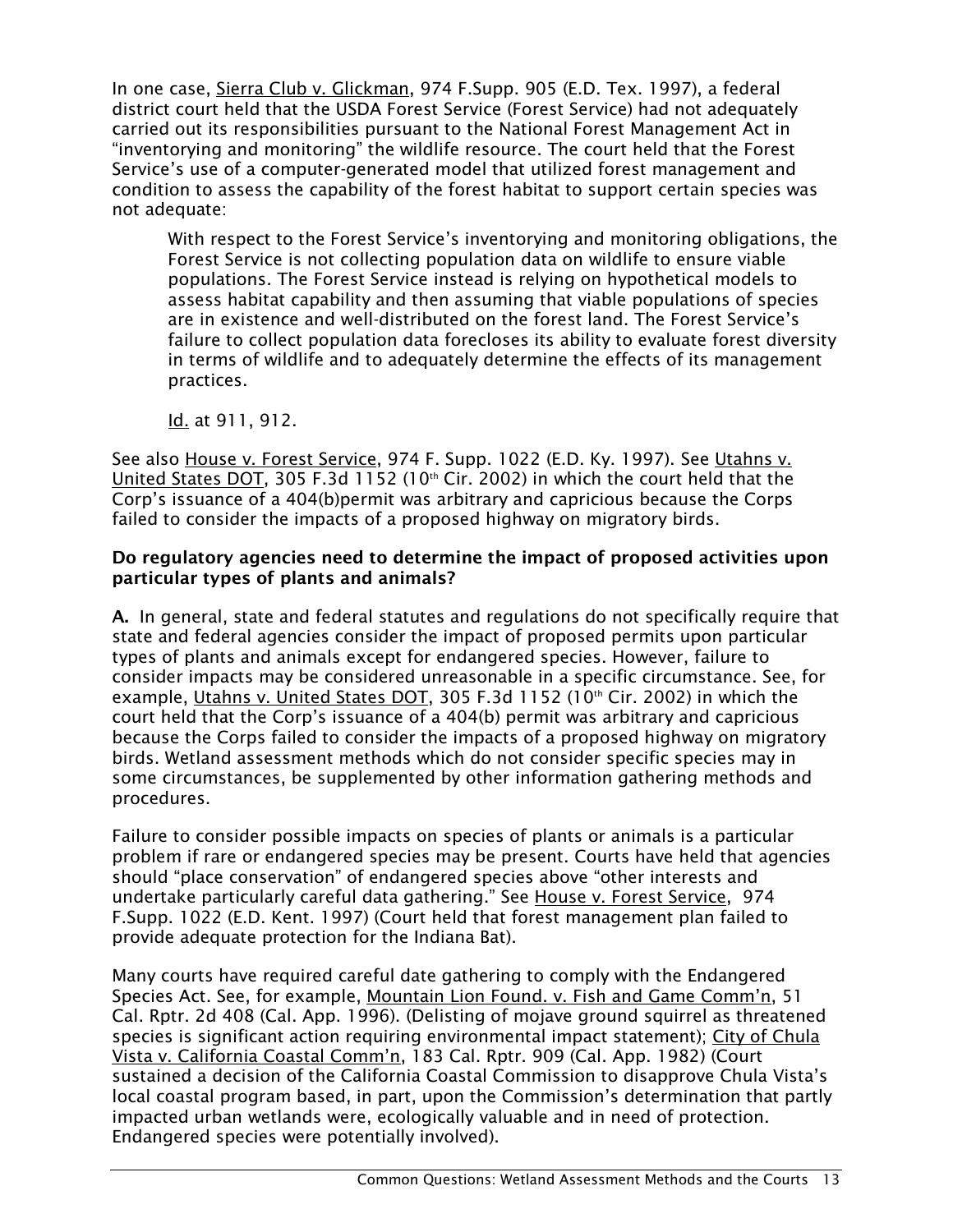# SUGGESTED READINGS

Annot., "Liability of Governmental Entity for Issuance of Permit for Construction Which Caused or Accelerated Flooding", 62 A.L.R.3d 514 (1975)

Hamman R. and Wade, Ordinary High Water Line Determines Legal Issues, 42 Fla. L. Rev. 323 (1990)

Kusler, J. Open Space Zoning: Valid Regulation or Invalid Taking, 57 Minn. L. Rev. 1 (1972)

Sax, J. Takings and the Police Power, 74 Yale L.J. 36 (1964)

Sax, J. The Public Trust Doctrine in Natural Resource Law: Effective Judicial Intervention, 68 Mich. L. Rev. 471 (1970)

Stone and Rinker, Governmental Liability for Negligent Inspections, 57 Tul. L. Rev. 328 (1962)

Symposium: Perspectives on Regulatory Takings, 6 Fordham Envtl. L. J. 661 (1995)

Want, W. F. 2004 update. The Law of Wetland Regulation, Clark Boardman Callaghan

# SUGGESTED WEB SITES

<http://cnie.org/NLE/CRSreports/Wetlands/wet-6.cfm> Meltz, R. 2000. *Wetlands Regulation and the Law of Property Rights "Takings."* Library of Congress, Congressional Research Service. Washington, D.C.

[www.aswm.org](http://www.aswm.org/)  Association of State Wetland Managers, Inc. See publication list.

<http://www2.eli.org/index.cfm> Environmental Law Institute

[http://www.aswm.org/pdf\\_lib/assessment\\_courts.pdf](http://www.aswm.org/pdf_lib/assessment_courts.pdf) Kusler, J. 2004. Wetland Assessment in the Courts. Association of State Wetland Managers, Inc., Berne, N.Y.

[http://www.iwla.org/conserv/backgrnd/swancc.pdf#search='Jurisdiction%20Under%20t](http://www.iwla.org/conserv/backgrnd/swancc.pdf#search=) [he%20Clean%20Water%20Act:%20Implications%20of%20the%20SWANCC%20Decision](http://www.iwla.org/conserv/backgrnd/swancc.pdf#search=) Range, J. 2003. Jurisdiction Under the Clean Water Act: Implications of the SWANCC Decision. Izaak Walton League of America, Gaithersburg, MD.

<http://www.usace.army.mil/inet/functions/cw/cecwo/reg/> U.S. Army Corps of Engineers. Regulatory Program. Searchable.

<http://www.nrdc.org/> Natural Resources Defense Council.

<http://www.lexisone.com/legalresearch/index.html> Legal Searches from Lexis/Nexis. (Some free searches).